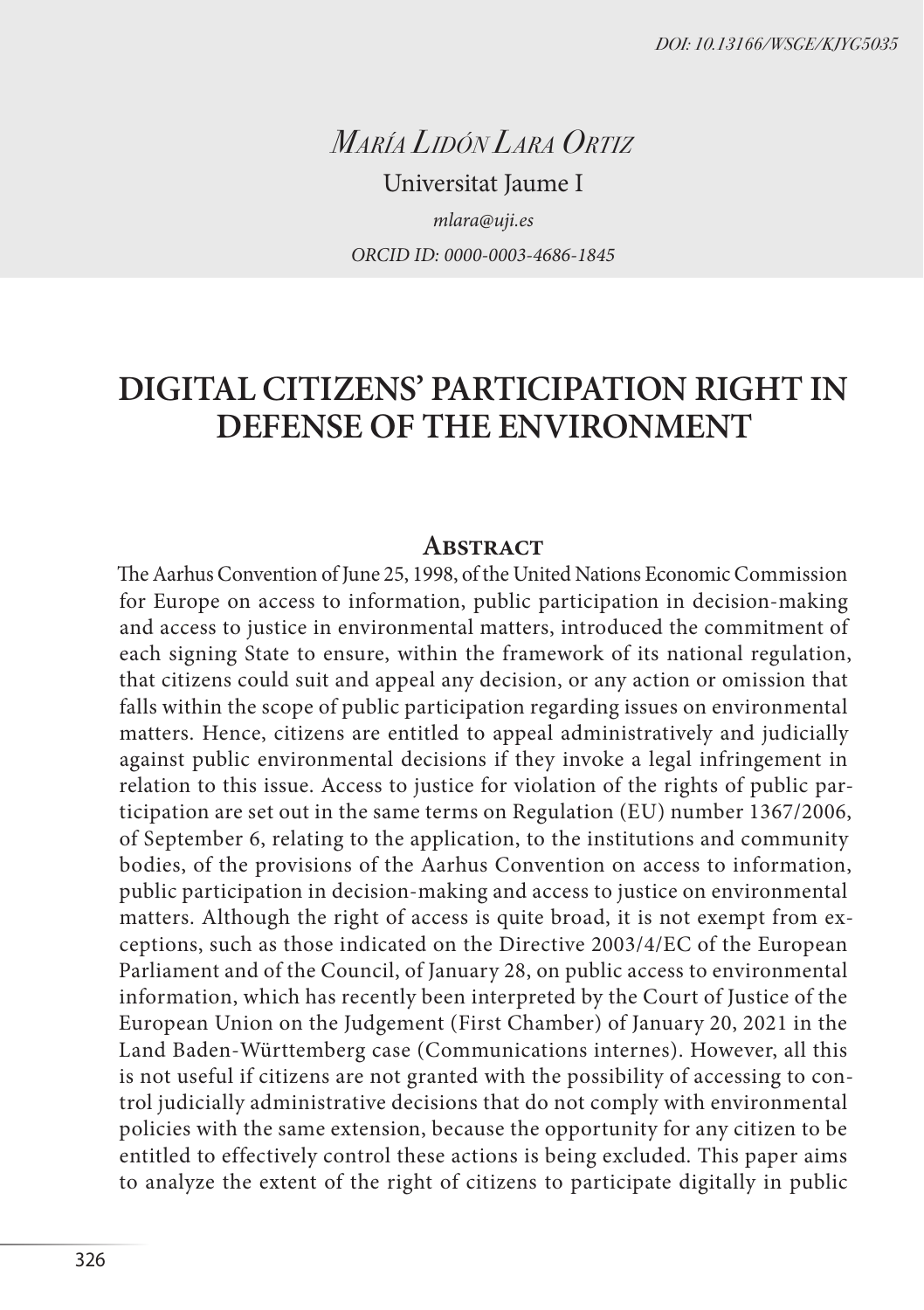decision-making of an environmental nature, and determine if such right is consistent with the possibilities of access to justice in this matter, since only through judicially control of the administrative decisions it is possible to make the participation right effective.

**Keywords:** *Environment, citizens' participation, digitization, judicial control.*

#### **The importance of environmental protection**

The protection of the environment has many dimensions, as has been reflected in the Sustainable Development Goals (hereinafter, SDG) that refer to environmental sustainability, which are, the SDG-13 (Climate action), SDG-14 (Underwater life), and SDG-15 (Life of terrestrial ecosystems), fundamentally. It is clear that these goals interact and are related to each other, so that progress on any one of them benefits the other two. Objectives regarding these three dimensions are included in the 2015 Paris Agreement<sup>1</sup>. Although the relevance of the three dimensions is identical, in this moment, there is great concern about reversing the effects of climate change, identified with objective number 13 (Climate action), since its achievement will have a high impact on the other SDGs that aim to protect the environment.

Although, since the end of the 1980s, the interest of the international community on sustainability has been increasing progressively, one of the biggest problems to achieve effective results has been focused on the difficulties for implementation of legal measures with enforcement. So that, mechanisms to combat climate change have been only recommendations for years, due to conflicts of interest of economic nature that we can consider soft law<sup>2</sup> in a high percentage of the whole legal regulatory framework on this matter. Thus, the main drawbacks for the effectiveness of the regulatory measures

<sup>&</sup>lt;sup>1</sup> United Nations (2015), *Paris Agreement*. Last access on April 25, 2021, and available at: https://unfccc.int/files/essential\_background/convention/application/pdf/spanish\_paris\_

<sup>&</sup>lt;sup>2</sup> Nava Escudero, C., *Estudios ambientales*, 3a. ed., Instituto de investigaciones jurídicas de la UNAM, México, 2018, pp.709-710.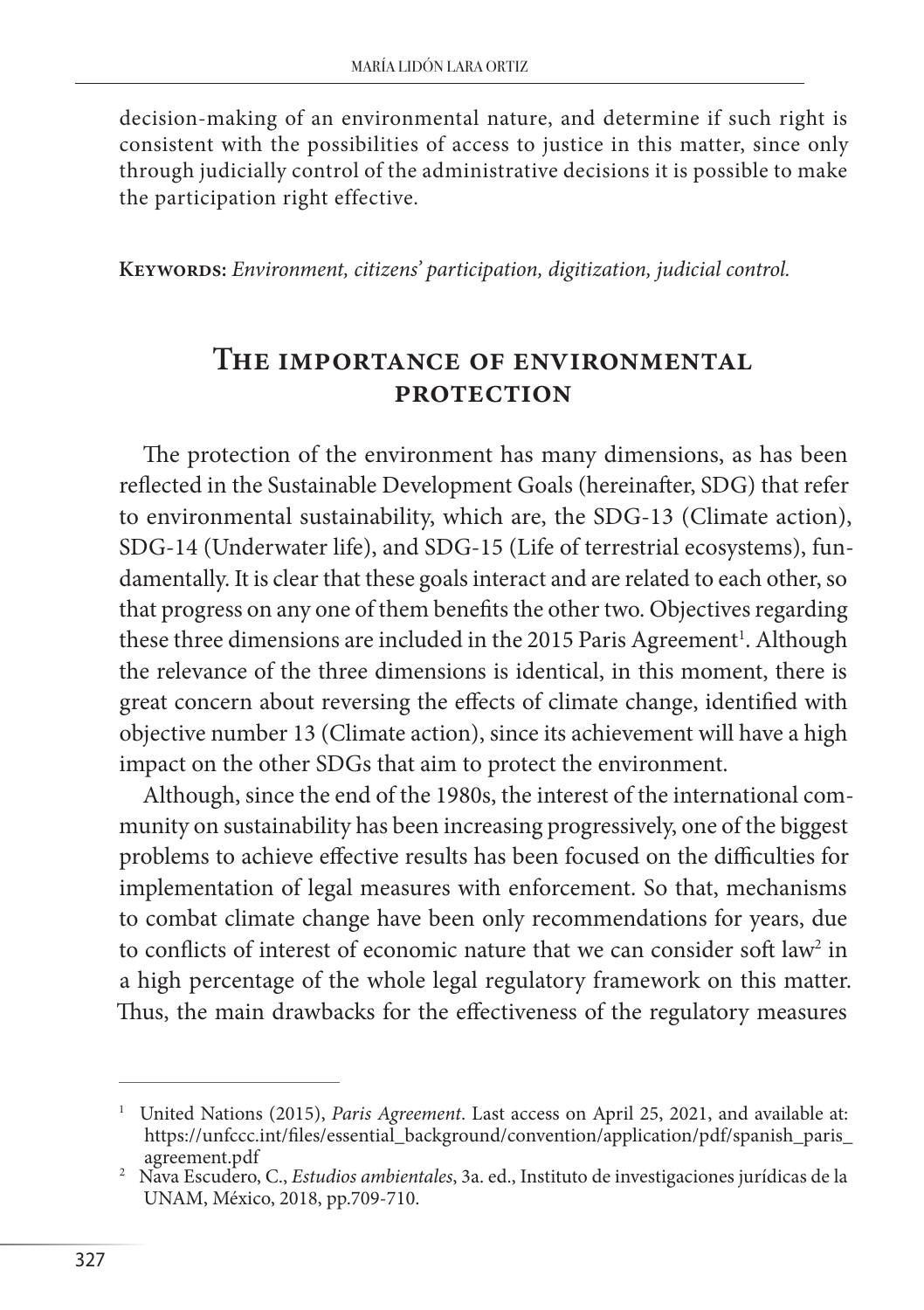have been the difficulties in making any initiative enforceable<sup>3</sup>. For years, they have remained in the realm of the merely programmatic initiatives. Given the States sovereignty, the will of each State to ensure hard law initiatives on a national scope, following international guidelines, is a key. Although the trend is changing, and in recent years hard law regulations have been approved on this matter there are a lot of to do because soft law is still predominant $^{\rm 4}.$ 

Similarly, concern about climate change began decades ago, but it was only very recently that a more widespread and consistent awareness of the dimensions of the danger it poses to the planet has been achieved. Initially, the trend towards global warming due to carbon dioxide emissions was pointed out in the middle of the 19th century by Eunice Newton Foote and John Tyndall, a phenomenon confirmed by the Nobel Prize winner Svante Arrhenius in 1896, and although at that time it was a problem for which there was scientific interest, the World Wars of the 20th century diverted attention to armed conflicts. Subsequently, it was in the 70s when the rise in temperatures began to be detected throughout the world, and it was appreciated that an increase in the concentration of carbon dioxide in the atmosphere would generate an anomalous warming that would reverse the historical cooling corresponding to the stage interglacial<sup>5</sup>. The Paris Agreement contains the commitment for balancing emissions to zero by the end of the XXI century, so that cannot be emitted more carbon dioxide emissions than the ones that can be absorbed by the nature, and fixing the limit of 2 Celsius degrees of annual warming<sup>6</sup>.

García Sánchez I.J., "El cambio climático", *Cuadernos de estrategia*, Nº. 159, 2013, (Issue devoted to: Los potenciadores del riesgo), pp. 143-182.

<sup>&</sup>lt;sup>4</sup> Chicharro A., "El carácter de *soft law* de los instrumentos internacionales sobre desarrollo sostenible" in Domínguez Martín R. Y Tezanos Vázquez S. (Eds.), *Desafíos de los Estudios del Desarrollo: Actas del I Congreso Internacional de Estudios del Desarrollo*, Ed. Red Española de Estudios del Desarrollo, 2013, pp. 12-19; And Mazuelos Bellido, A., "Soft law: ¿Mucho ruido y pocas nueces?", *Revista Electrónica de Estudios Internacionales* nº 8, 2004, available in www.reei.org; See too, Alarcón García, G., "El soft law y nuestro sistema de fuentes", en Báez Moreno, y otros (coords.) *Libro-Homenaje del profesor Álvaro Rodríguez Bereijo,* Vol. 1, Tomo I, Ed. Aranzadi, Navarra, 2010, pp. 271-298. Finally, see Abbot K.W. y Snidal D., "Hard and Soft Law in International Governance"*,* in *International Organization* nº 54-3, Summer,

Ed. The IO Foundation and the Massachusetts Institute of Technology, 2000, pp. 421-456. <sup>5</sup> Ruiz De Elvira, A., "Contra el cambio climático, un cambio de mente". *La Revista del Ministerio de Medio Ambiente*, Nº. 114 (Issue devoted to: Acuerdo de París sobre cambio climático),

<sup>2016,</sup> pp. 34-43. <sup>6</sup> Moreno, J. M. "El Acuerdo de París, un primer paso". *La Revista del Ministerio de Medio Ambiente*, Nº. 114 (Issue devoted to: Acuerdo de París sobre cambio climático), 2016.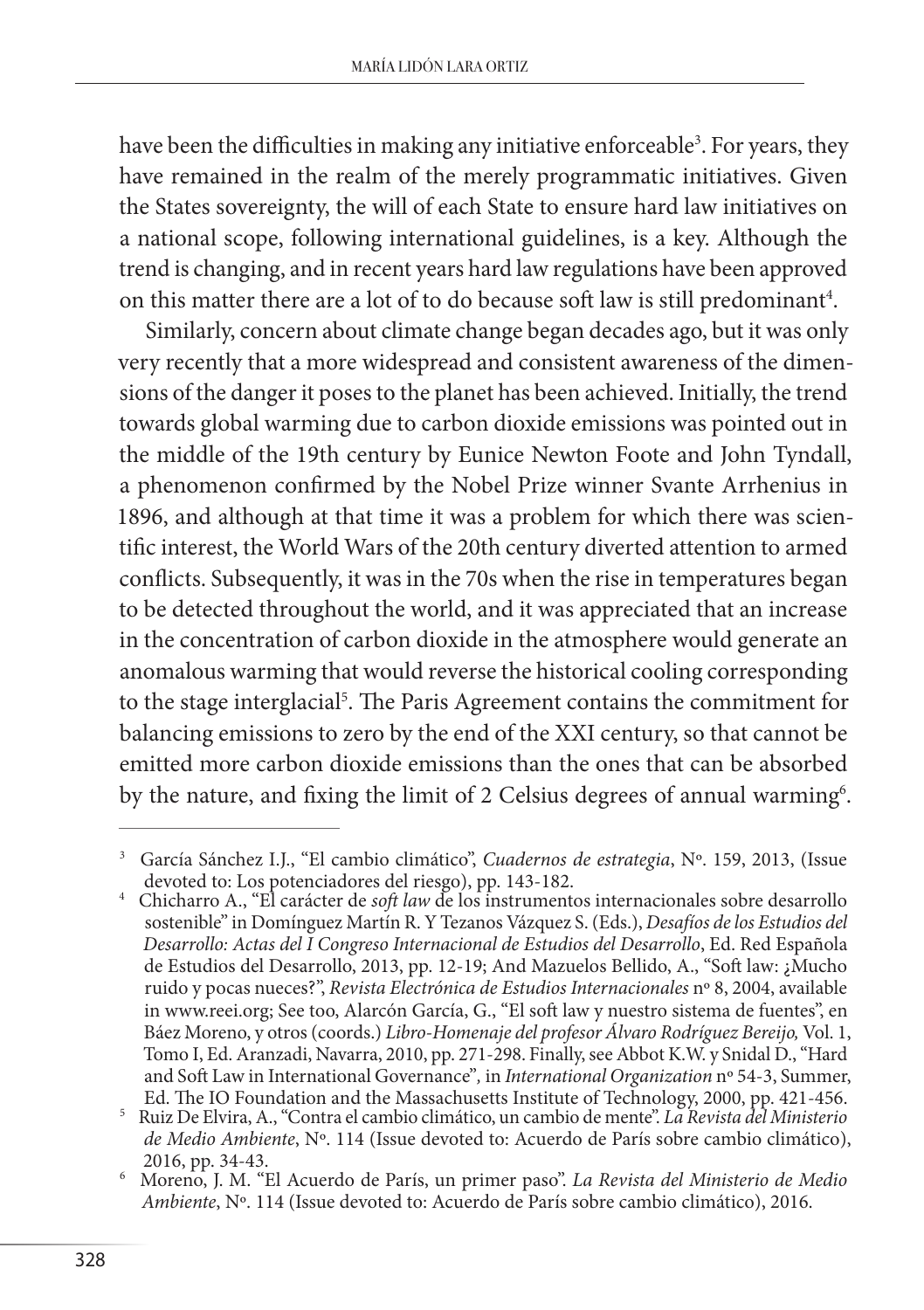There is a general consensus that the Paris Agreement will be much more effective in achieving its objective.

This is relevant, since currently, there is an international consensus that the problems generated by climate change have reached a stage from which, if they continue to worsen, the situation will be irreversible, so that our planet will suffer an increase of extreme meteorological phenomena that involve serious economic and social risk, and that will accelerate the loss of the environmental conditions that are necessary for the continuity of life in it. Some of these phenomena are already beginning to occur, having been identified as such the extreme snowfalls that occurred in January 2021 in Spain<sup>7</sup>, and the floods that occurred in July 2021 in Germany, Belgium and Austria<sup>8</sup>, moreover the appearance of new viruses capable of putting in hazard health security<sup>9</sup> and global economic stability<sup>10</sup>.

In addition to the commitments assumed in the international framework, the concern for environmental protection is reflected in the regulatory initiatives of recent years of the European Union (hereinafter, EU), where the European Green Deal stands out<sup>11</sup>, as part of a Sustainable Development Strategy of the EU between now and 2050, which aims to be truly unrelated to the overexploitation

<sup>7</sup> Portillo G., "Filomena y nevadas en España 2021", en *MeteorologíaenRed, sección Fenomenos metereológicos*, (18/01/2021). Last Access on February 3, 2021, in https://www.meteorolo-

giaenred.com/filomena.html<br>Informativos Telecinco-Europa Press, *Las fuertes inundaciones dejan más de 190 muertos en Alemania y Bélgica*, 15/07/2021. Updated: 19/07/2021. Last access July 20, 2021 in: https:// www.telecinco.es/eltiempohoy/meteorologia/muertos-desaparecidos-inundaciones-ale-

<sup>&</sup>lt;sup>9</sup> Gascueña D., "Virus y cambio climático: como confluyen estas dos amenazas", in BBVA web (15/04/2020). Last access on February 3, 2021, in https://www.bbva.com/es/virus-y-cam-

<sup>&</sup>lt;sup>10</sup> Roldán T., García Pascual A., y Rey P., "Política económica contra el coronavirus: impacto y respuestas para España", *EcPol Insight,* ESADE, Madrid, 2020, pp. 1-16. <sup>11</sup> European Commission (2019), Communication from the Commission to the European

Parliament, the European Council, the Council, the European Economic and Social Committee and the Committee of the Regions: *The European Green Deal*, Brussels, 11 December 2019, COM (2019) 640 final, last access on April 24, 2021 and available at https://eur-lex.europa.eu/resource.html?uri=cellar:b828d165-1c22-11ea-8c1f-01aa75ed 71a1.0004.02/DOC\_1&format=PDF; And also, European Commission (2019), *Annex to the Communication from the Commission to the European Parliament, the European Council, the Council, the European Economic and Social Committee and the Committee of the Regions The European Green Deal*, of December 11, 2019, COM (2019) 640 final. Last access on April 25, 2021 and available at https://eur-lex.europa.eu/resource.html?uri=cellar:b828d165-1c2 2-11ea-8c1f-01aa75ed71a1.0004.02/DOC\_2&format=PDF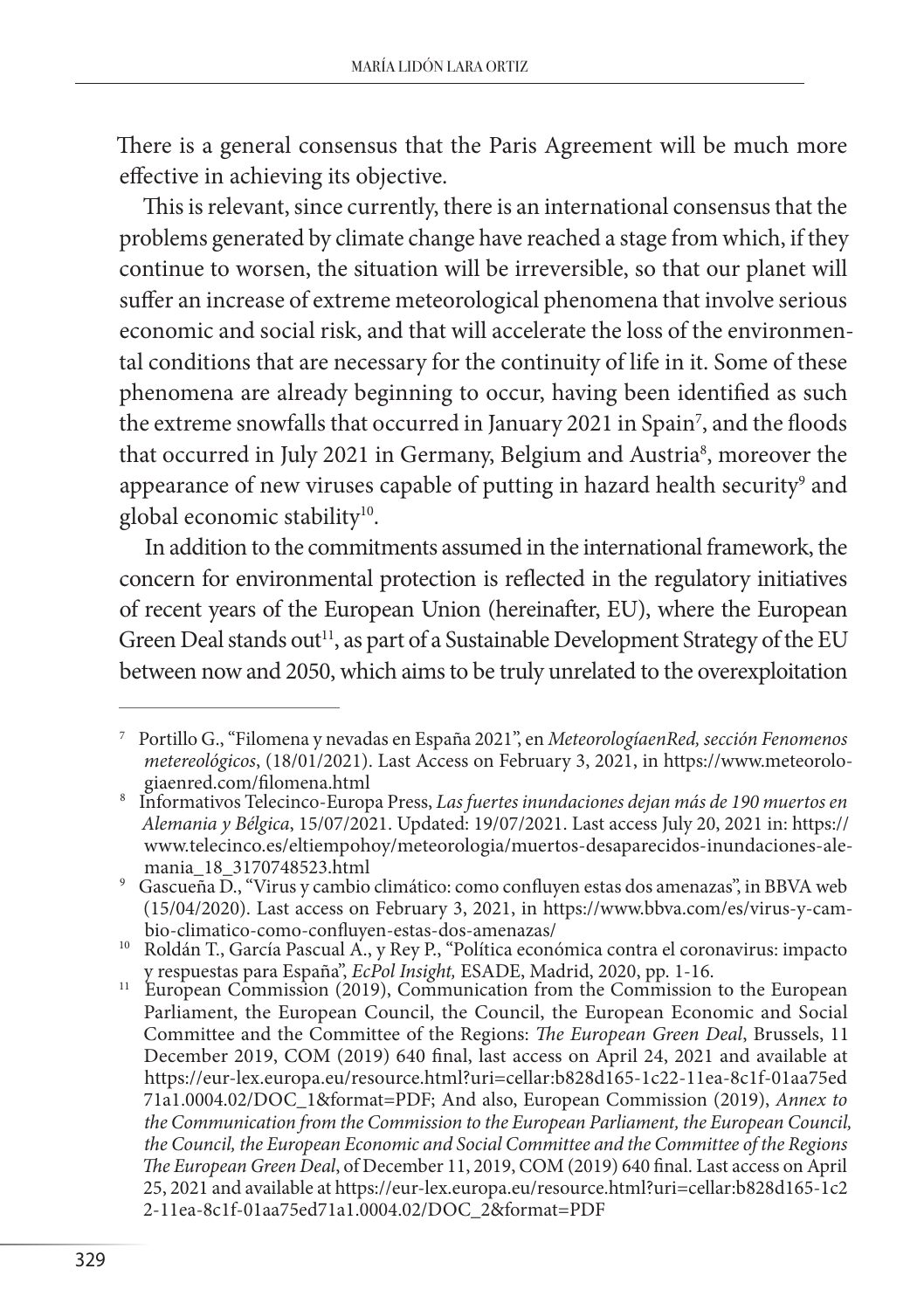of natural resources, and whose main objective is to increase the well-being of citizens<sup>12</sup>. Also domestically, the EU Member States are adopting measures consistent with international initiatives and those of the European Union. At the national internal level, it is irrelevant whether the administrative powers in environmental protection are of the State or of other regional or local territorial public administrations. Since it is considered that the fight against climate change affects the competences on environmental protection, in general, which is incumbent on all Public Administrations, and also, other competences in matters that contact them, due to the transversal nature of the issue<sup>13</sup>, may also be affected and confer powers to all Public Administrations that are responsible for them.

## **Citizens' participation on environmental matters**

The implementation of formulas for public participation is one of the parameters of good administration, and it is considered Fundamental Citizen Right pursuant article 41 of the Charter of Fundamental Rights of the EU, but although the dissemination of information on environmental issues is necessary for citizens to exercise control over public action, it is also necessary that those who have the right to participate and know, can access justice to challenge irregular administrative acts.

The Aarhus Convention of June 25, 1998, of the United Nations Economic Commission for Europe on access to information, public participation in decision-making and access to justice in environmental matters<sup>14 15 16</sup>, introduced

<sup>12</sup> Economic And Social Committee Of The European Union, Opinion of the European Economic and Social Committee on *Leaving no one behind when implementing the 2030* 

*Sustainable Development Agenda*, (2020/C47/05), Recommendation number 1.6. Jaria-Manzano J., "Jurisprudencia constitucional en materia de protección del medio ambiente", in *Revista Catalana de Dret Ambiental*, Vol. X Núm

<sup>&</sup>lt;sup>14</sup> Pons Portella, M., "La acción popular en asuntos medioambientales", *Revista de Administración Pública*, 206, 2018, pp. 185-186.

<sup>&</sup>lt;sup>15</sup> Wójcicka M, Łęski M. Prawo do informacji w kontekście ochrony prawnej konsumenta energii elektrycznej. In Sitek M, Niedziółka I, Ukleja A, eds, Wymiary ochrony informacji i polityki bezpieczeństwa. Państwo-prawo-społeczeństwo. WSGE, Józefów; 2014:167-182;<br>16 Judycka M. The Right to Information in the Light of European Standards of Human Rights.

In Sitek B, Trzaskalik R, eds, Zarządzanie informacją i energią w systemie bezpieczeństwa Unii Europejskiej. , Józefów; 2011:273-291.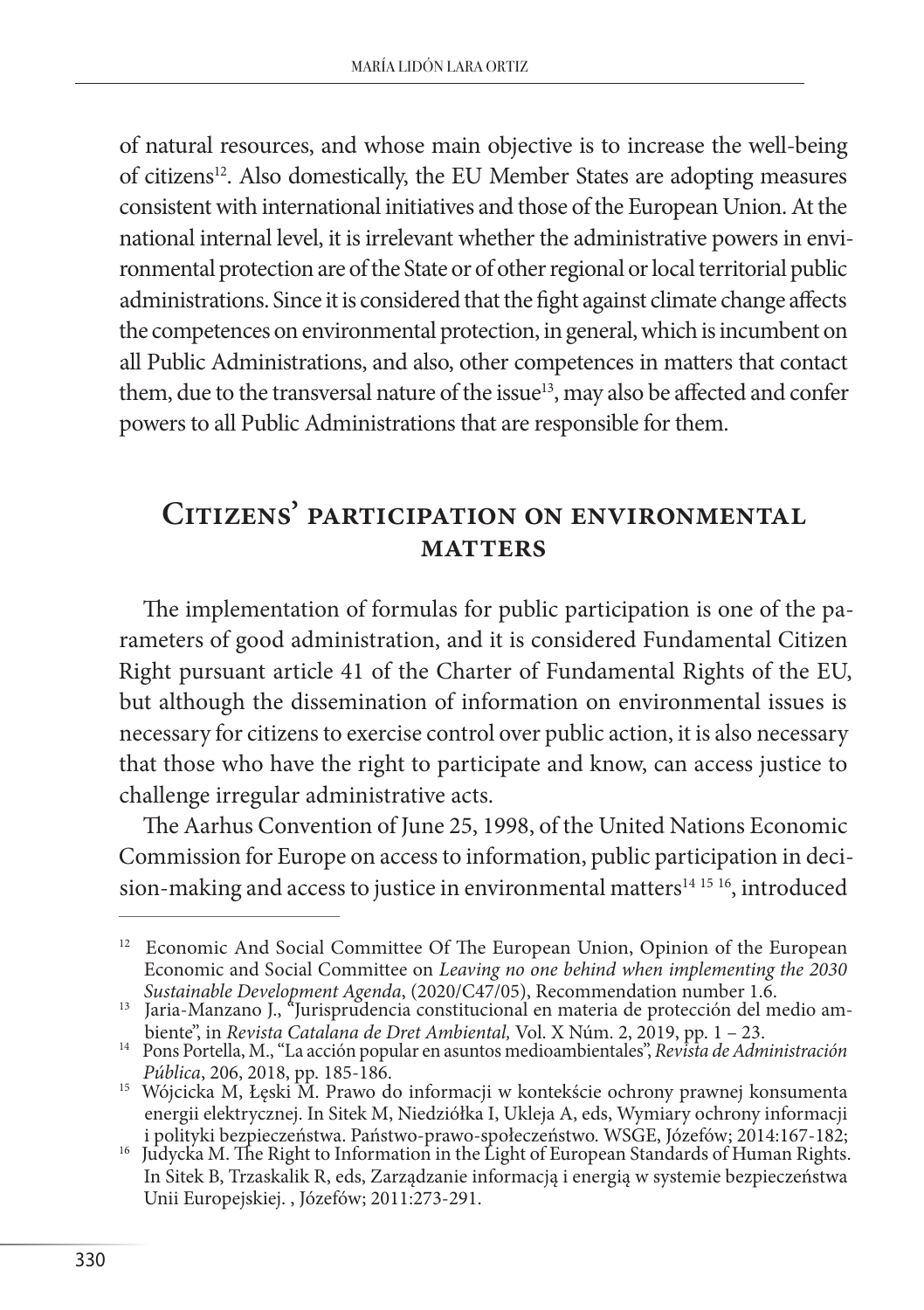the commitment of each signing State to ensure, within the framework of its national legislation, that citizens could participate in the decisions regarding environmental issues and suit and appeal any decision, or any action or omission that falls within the scope of public participation on environmental matters, pursuant article 9.2 in relation with article 4.1 of the Aarhus Convention. Hence, citizens are entitled to appeal administratively and judicially against public environmental decisions if they invoke a legal infringement in relation to the participation right on environmental issue when they have a sufficient interest to act or, otherwise, when they invoke an attack against a right. In these cases, they could appeal before a judicial body or other independent and impartial body established by law in relation to the merits or the procedure, of any decision, or any action or omission that falls within the scope of public participation<sup>17</sup>.

In the European Union scope this Convention has its reflection on Regulation (EU) number 1367/2006, of September 6, about the application of the provisions of the Aarhus Convention in the EU territory on access to information, public participation in decision-making and access to justice in environmental matters. Although the right of access is quite broad, it is not free from exceptions, such as those referred on article 4 of Directive 2003/4/ EC of the European Parliament and of the Council, of January 28, on public access to environmental information This exceptions have recently been interpreted by the Court of Justice of the European Union in the Judgement (First Chamber) of January 20, 2021 in the Land Baden-Württemberg case (Communications internes)18. This judgment refers to the interpretation of this limits regarding public access to documents of the European Parliament, of the Council and of the Commission, because it is allowed denying access to a document prepared by an institution for its internal use or received by it, related to a matter on which the institution has not yet made a decision, if its disclosure would seriously impact the decision-making process of the institution, unless such disclosure is of higher public interest.

<sup>17</sup> Economic Commission for Europe Environmental Policy Committee, UN, *Convention on access to information, public participation in decision-making and access to justice in environmental matters*. Last accessed November 14, 2020, available at: http://www.unece.org/

<sup>&</sup>lt;sup>18</sup> Judgement of the CJEU (First Chamber) of January 20, 2021 in the Land Baden-Württemberg (Communications internes) case, C-619/19 (ECLI: EU: C: 2021: 35).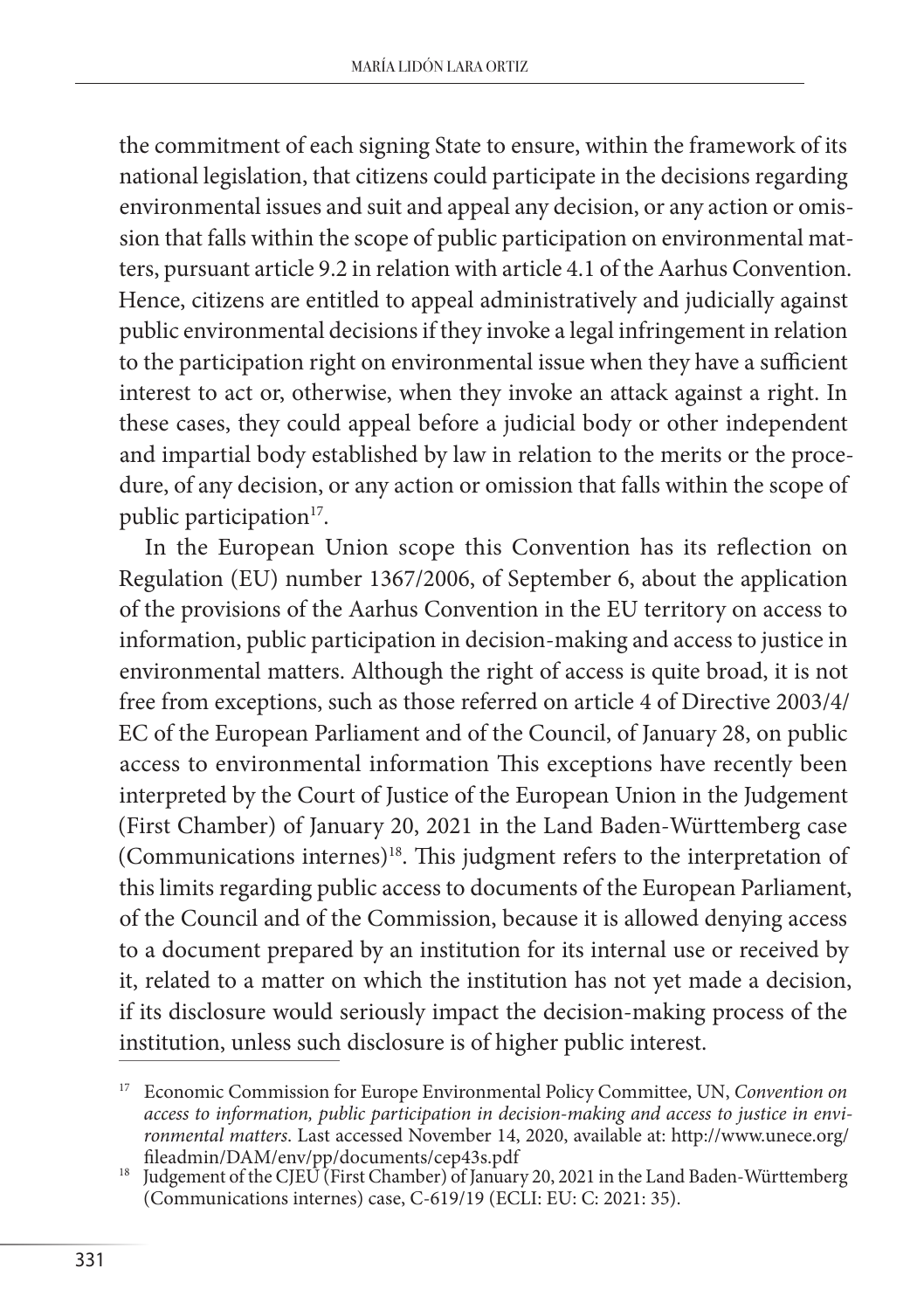This limitation must be interpreted in the sense that the concept of "internal communications" includes all the information that circulates within a public authority and that has not left the internal sphere of this authority on the date of the request for access. The limit could be applied if the information has not been or should not have been made available to the public before this reception and it can only be applied during the period in which the protection of the required information is justified, because these limits cannot be extended along all the time.

The same limitations are applied in the Member States of the European Union. Thus, for example, in Spain, 27/2006 Act includes the idea that citizens need to be able to enjoy the right to a healthy environment and fulfill the duty to respect and protect it, and for that they must have access to relevant environmental information, being entitled to participate in environmental decision-making processes and having access to justice when such rights are denied. The possibility of taking actions against administrative acts that limit the right to citizen participation in this area is recognized for all citizens, on articles 3.3.a), 20 and 21 of 27/2006 Spanish Act. It is remarkable that access to justice is being recognized for all citizens in the event that they are denied to participate on environmental decision-making processes, not to challenge acts in which they are not interested, when they have not been denied the right to participate on public processes on environmental matters.

### **The digitization impact on citizens' rights catalogue**

when there are no limitations to the participation right, the possibilities of access to the due information have been increased as a consequence of the fact that the use of new technologies eases the access to public information's enhancing transparency and accountability. But there are much more to do in this scope, and we are in the way because on March 9, 2021, the Commission presented the document *Vision and pathways for Europe's digital transformation by 2030*, establishing a catalogue of digital rights, as freedom of expression, and the right to access to diverse, reliable and transparent information. All of them are built on digital principles,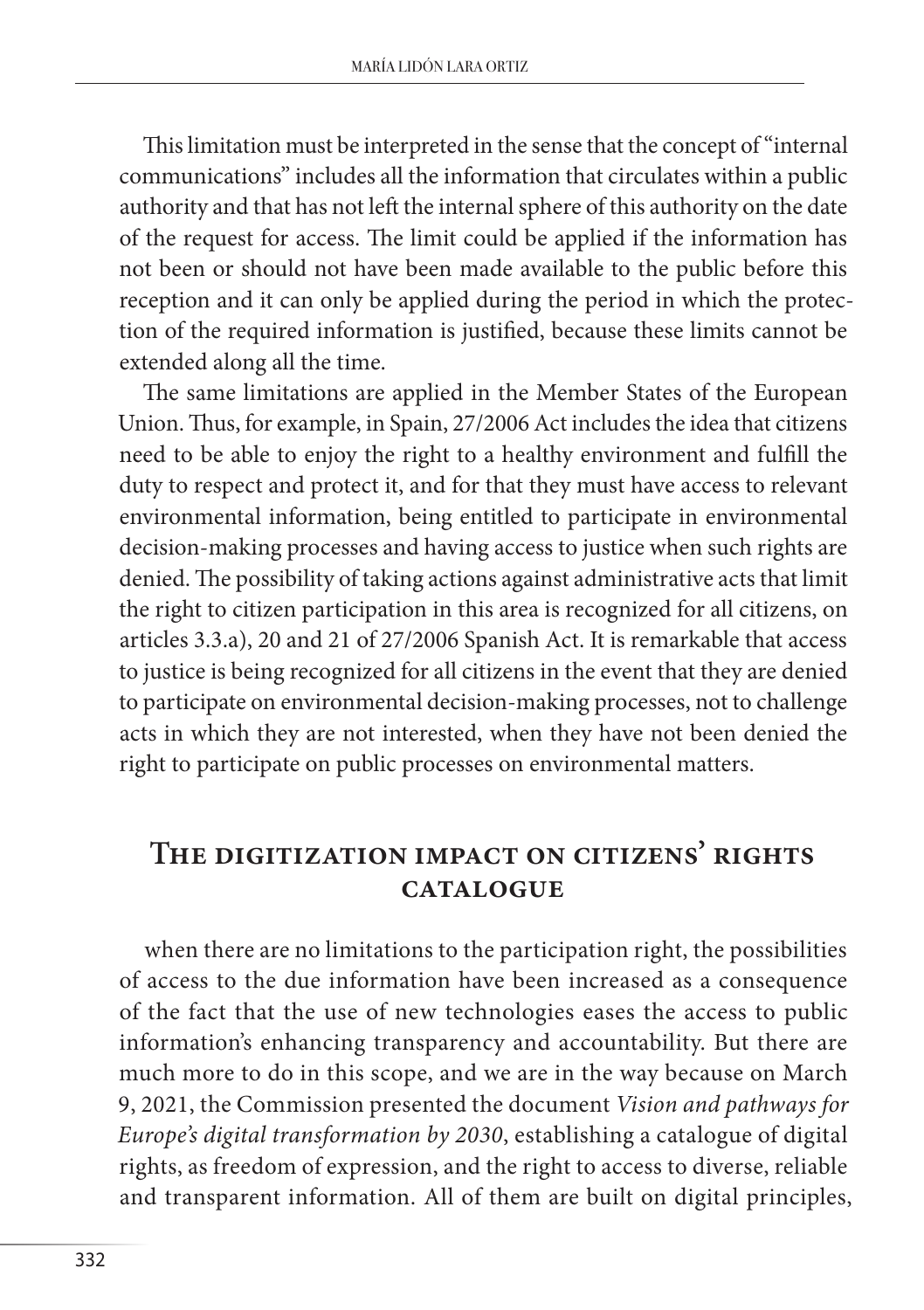among which we can highlight the following ones, due to their connection with the subject we are dealing with: the use of a safe and reliable online environment, the access to environmentally friendly digital systems and devices, the existence of an accessible and human-centered digital Administration and public services, and ethical principles applicable to human-centered algorithms.

This project is built over the former European strategy so-called *Shaping Europe's Digital Future* that includes some actions to consolidate a real digital access rights for citizens, and some of them are currently yet implemented and other are in the way. This strategy includes the approval of a *White Paper on Artificial Intelligence*, and also building and deploying cutting-edge joint digital capacities in the areas of Artificial Intelligence related with the *European Strategies on Quantum and blockchain* (implemented on 2020), and accelerating investments in Europe's connectivity. The strategy includes the approval of an *European cybersecurity strategy*, and the application of a *Digital Education Action Plan* too, to boost digital literacy and competences at all levels of education (implemented on 2020). Furthermore, it supposes to reinforce *Skills Agenda to strengthen digital skills on European citizens and to reinforce EU governments' interoperability strategy* to ensure coordination and common standards for secure and borderless public sector data flows and services (implemented on 2021).

All the former actions will be essential to set a digital right to access information on different public scopes, and of course, regarding environmental issues being it the main tool for citizens to control de public activity on this matter. The *European digital strategy* involves actions that imply a real improvement for the right to access, enhancing the digital participation right with benefit for democracy.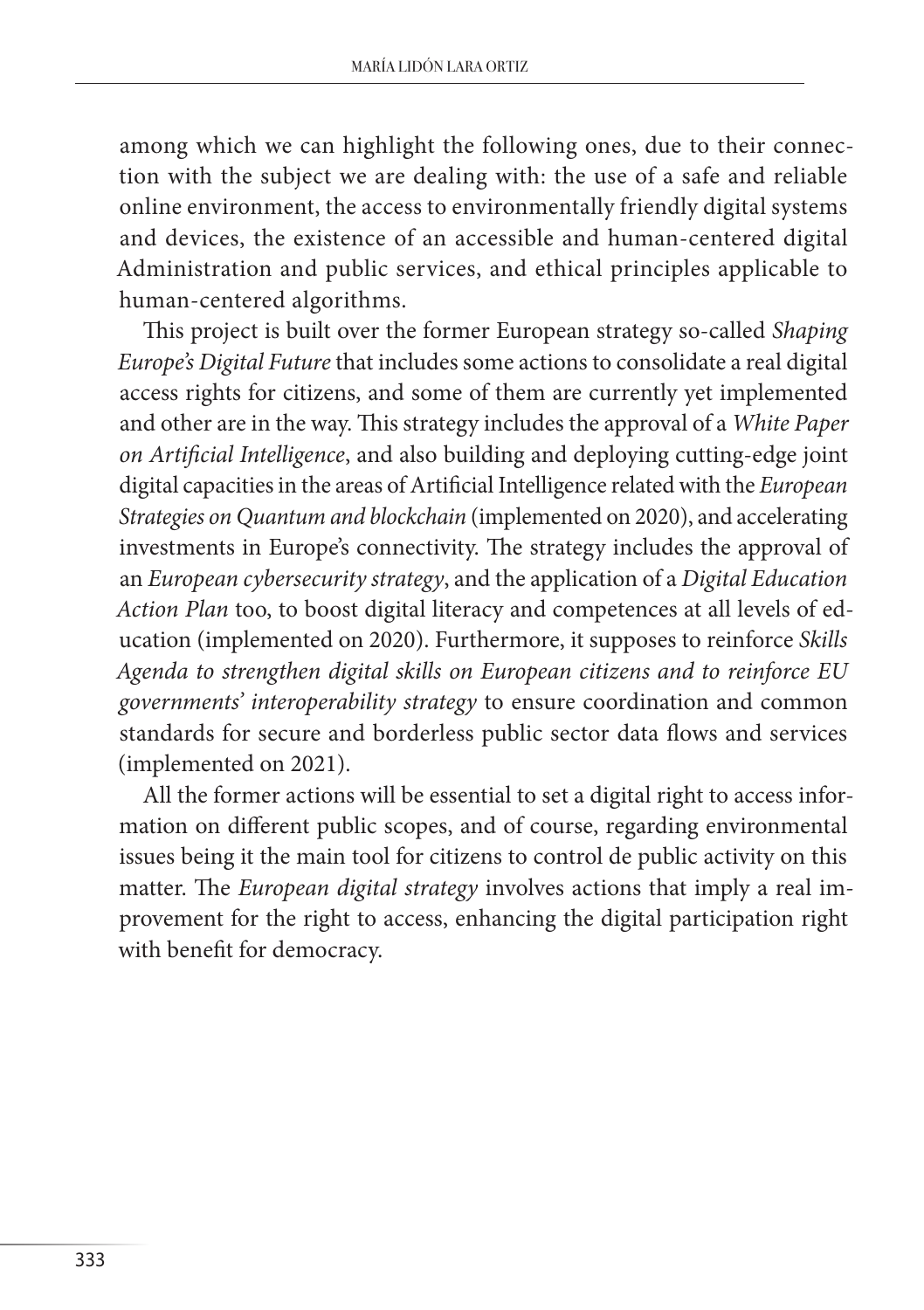### **Citizens' participation effectiveness in the scope of environment protection**

Despite the former actions that suppose a real effort to make more accessible the participation right using digital technologies, its effectiveness is still the weakest point. In this sense, it is needed some legal improvement to access to judicial control of the public decisions once the citizens would have got to know them. But regarding this question there is a lot to do for the moment, because all this digital infrastructure is not useful if citizens are not granted with the possibility of accessing to judicial control regarding administrative acts that do not comply with environmental policies with the same extension of the right to access, thus the opportunity for any citizen to be entitled to effectively control these actions is being excluded.

For that, it is a must to relax the requirements provided on Regulation (EC) number 1367/2006, of September 6, for accessing to justice in environmental matters, and to initiate a judicial procedure, because this requirements are: to be an association that have included in its statutes the protection of the environment, having been legally constituted at least two years before the exercise of the judicial action, and having been actively exercising their activities in this period developing their activity in a territorial area that is affected by the public action, or administrative omission.

As a consequence of the fact of demanding the aforementioned requirements, it is considered that we are facing a legal authorization to litigate but not a citizen action<sup>19</sup>. In any case, entitlement is not granted individually, beyond being able to sue in defense of the right of participation or access, since individual action is limited to cases in which the appellant is interested in a specific procedure. Perhaps, the explanation for the existence of this

<sup>19</sup> Peñalver I Cabré A., "Nuevos instrumentos para la aplicación de la legislación ambiental ante la inactividad administrativa. De las acciones ciudadanas (*citizen suits*) al Convenio de Aarhus", *Revista de Administración Pública*, 172, 2007, p. 481. And PEÑALVER I CABRÉ A., "El impacto del derecho de la unión europea en el acceso al contencioso-administrativo español ambiental", en López Ramón F. Y Valero Torrijos J. (coords.) *20 años de la Ley de lo Contencioso-administrativo,* INAP, Madrid, 2019, p. 131. See too, Pons Portella M., "La acción popular en asuntos medioambientales", *Revista de Administración Pública*, 206, mayo-agosto, 2018, p.191.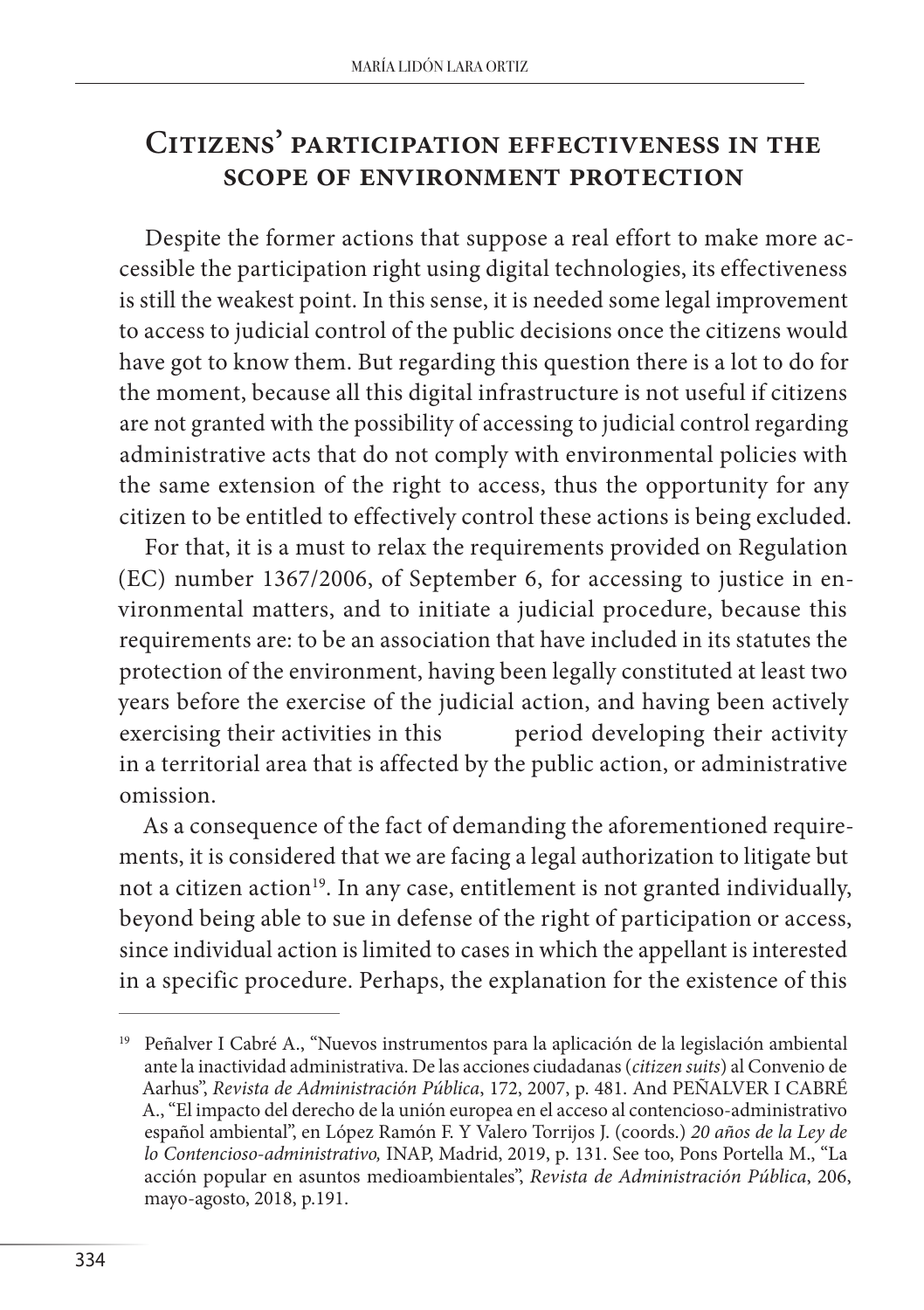difference in the entitlement of both types of actions lies on the fact that, for a part of scientific literature, the right to enjoy an adequate environment is a collective or trans-individual right<sup>20</sup>, and not strictly individual, which is the character that can be attributed to the action granted to all people in cases of violation of the right to citizen participation, that is also based on democratic reasons<sup>21</sup> and good administration<sup>22</sup>.

These limitations that are foreseen in the scope of the European Union, and in the national laws of the majority of Member States in their internal regulations, differ from the possibilities to exercise the action in defense of the environment that any citizen has through the citizen suits, in the North American legal system, which allows "any person to sue other people, whether public or private, for certain breaches of environmental laws"<sup>23</sup>, although it is necessary to allege individual harm derived from the action against which the litigation is addressed $24$ .

In this regard, it should be highlighted that, very recently, the revision of the Aarhus Convention agreements has been proposed by European authorities, through a Communication from the Commission so-called *Improving access to justice in environmental matters in the EU and its Member States*, of October 14, 2020. The Commission proposes to encourage improvements in access to administrative justice, especially improving the active entitlement of non-profit entities and individuals directly affected by an infringement of environmental legislation. The Commission pointed out that one of the greatest obstacles

<sup>&</sup>lt;sup>20</sup> Hachem W. y Klein Gussoli F., "La multifuncionalidad y doble titularidad (individual y transindividual) del derecho fundamental al medioambiente", *Revista Catalana de Dret* 

<sup>&</sup>lt;sup>21</sup> Barnés J., "Buena administración, principio democrático y procedimiento administrativo", *Revista Digital de Derecho Administrativo*, nº 21, Universidad Externado de Colombia,

<sup>&</sup>lt;sup>22</sup> Sitek M., "Human / society's right to information on the environment. Reception of selected issues of the Aarhus Convention into the EU and Polish law". *Journal of Modern Science* 42

no. 3, 2019, p. 186. <sup>23</sup> Pons Portella, M., "La acción popular en asuntos medioambientales", *Revista de Administración* 

*Pública*, 206, 2018, p. 192. <sup>24</sup> Niro W.L., "Standing to Sue in Environmental Litigation: Sierra Club v. Morton", en *DePaul Law Review*, Volume 22, Issue 2 Winter (1973), p. 452. In relation with the case law of the US Suprem Court in Sierra Club v. Morton 405 U.S. 727, 1972). See too, Jordano Fraga J., "El contencioso ambiental: la larga marcha por el *standing to sue* en el estado ambiental de derecho", en López Ramón F. Y Valero Torrijos J. (coords.) *20 años de la Ley de lo Contenciosoadministrativo,* INAP, Madrid, 2019, p. 36.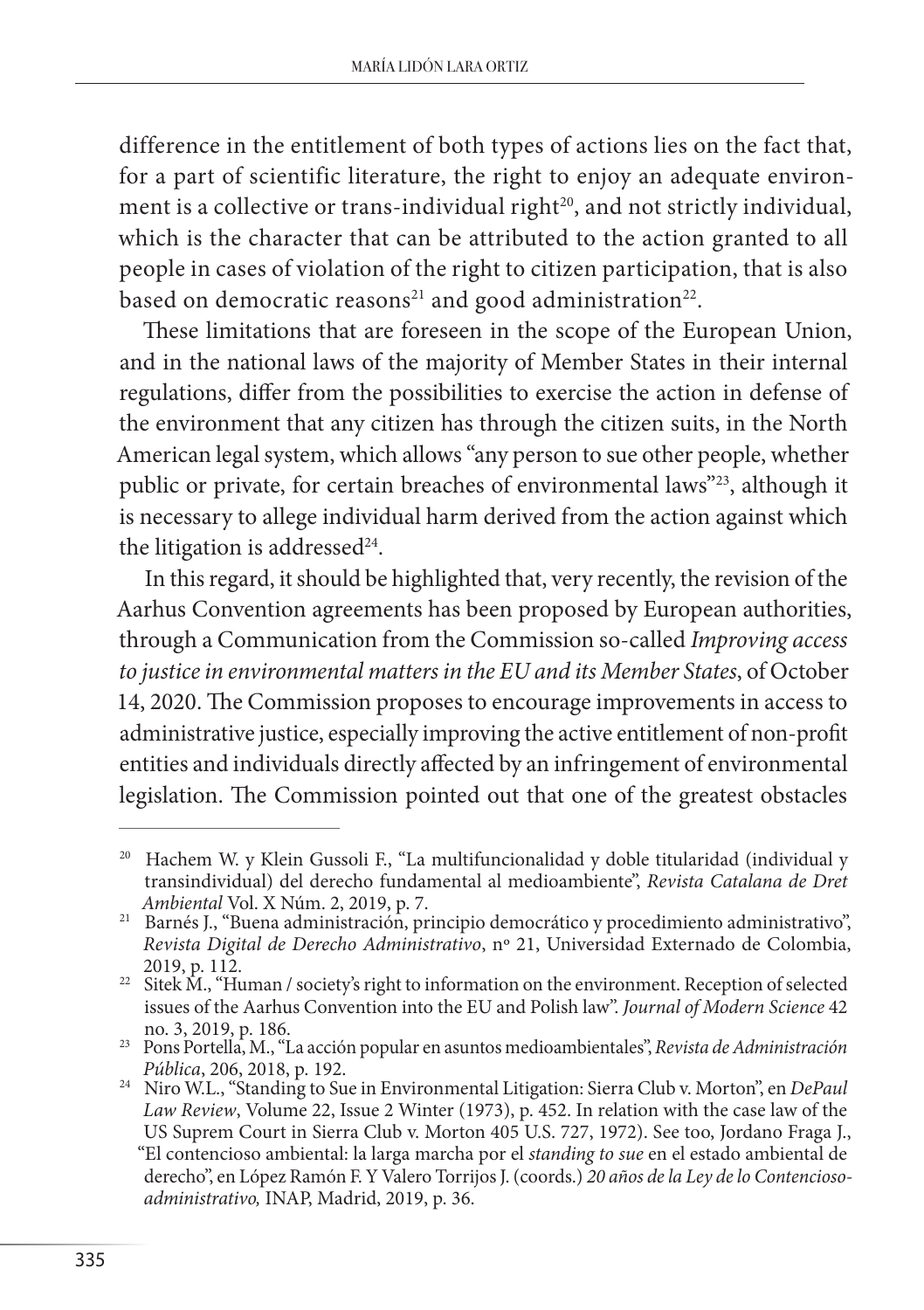that should be removed is the possibility of bearing costs that are described as "prohibitive"25. But it does not introduce am enhancement in the scope of the possibilities of access to justice to individuals who consider themselves injured if they are not interested parties on administrative procedures.

The European Commission has recently stressed that it is necessary to harmonize internal rights to eliminate undue restrictions on procedural capacity<sup>26</sup>, in favor of effective protection of environmental rights such as water, nature and air quality, which affect the fight against climate change, as deduced from the case law of the Court of Justice of the European Union (Case C-240/09, on the Lesoochranárske zoskupenie case, ECLI: EU: C: 2011: 125, paragraphs 47- 48)27. For this reason, such unification should contemplate the aforementioned extension in relation to entitlement and judicial standing, since environmental actions serve to defend the environment in all cases, and in particular, they can be a useful tool in the fight against climate change, to adapt its now projected regulation to the criteria that prevail from supranational instances, and that agree with the idea of expanding access to justice on administrative matters in defense of the environment.

As a result, while citizens are seeing improved currently their right of access to environmental information by application of artificial intelligence, they will not be able to litigate in defense of the environment individually, which should be considered a key element for making effective the right of access to information in defense of environment as a public control democratic tool.

<sup>25</sup> European Commission (2020), Communication from the Commission, the European Parliament, the Council, the European Economic and Social Committee and the Committee of the Regions named *Improving access to justice in environmental matters in the EU and its* 

*Member States*, Brussels, 14.10.2020 COM (2020) 643 final, numbers 5 and 30.<br>In this sense, see, the Judgement of the CJEU issued in the joined cases C-128/09 to C-131/09, C-134/09 and C-135/09, Boxus and others, and case C-182/10, and others / Région wallonne Case C-240/09, Lesoochranárske zoskupenie, ECLI: EU: C: 2011: 125, and Case C-197/18 Wasserleitungsverband Nördliches Burgenland. And too European Commission (2020), Communication from the Commission, the European Parliament, the Council, the European Economic and Social Committee and the Committee of the Regions entitled Improving access to justice in environmental matters in the EU and its Member States, Brussels, 14.10.2020<br>COM (2020) 643 final, number 37.

<sup>&</sup>lt;sup>27</sup> European Commission, cit. Communication from the Commission, to… COM (2020) 643 final, number 23.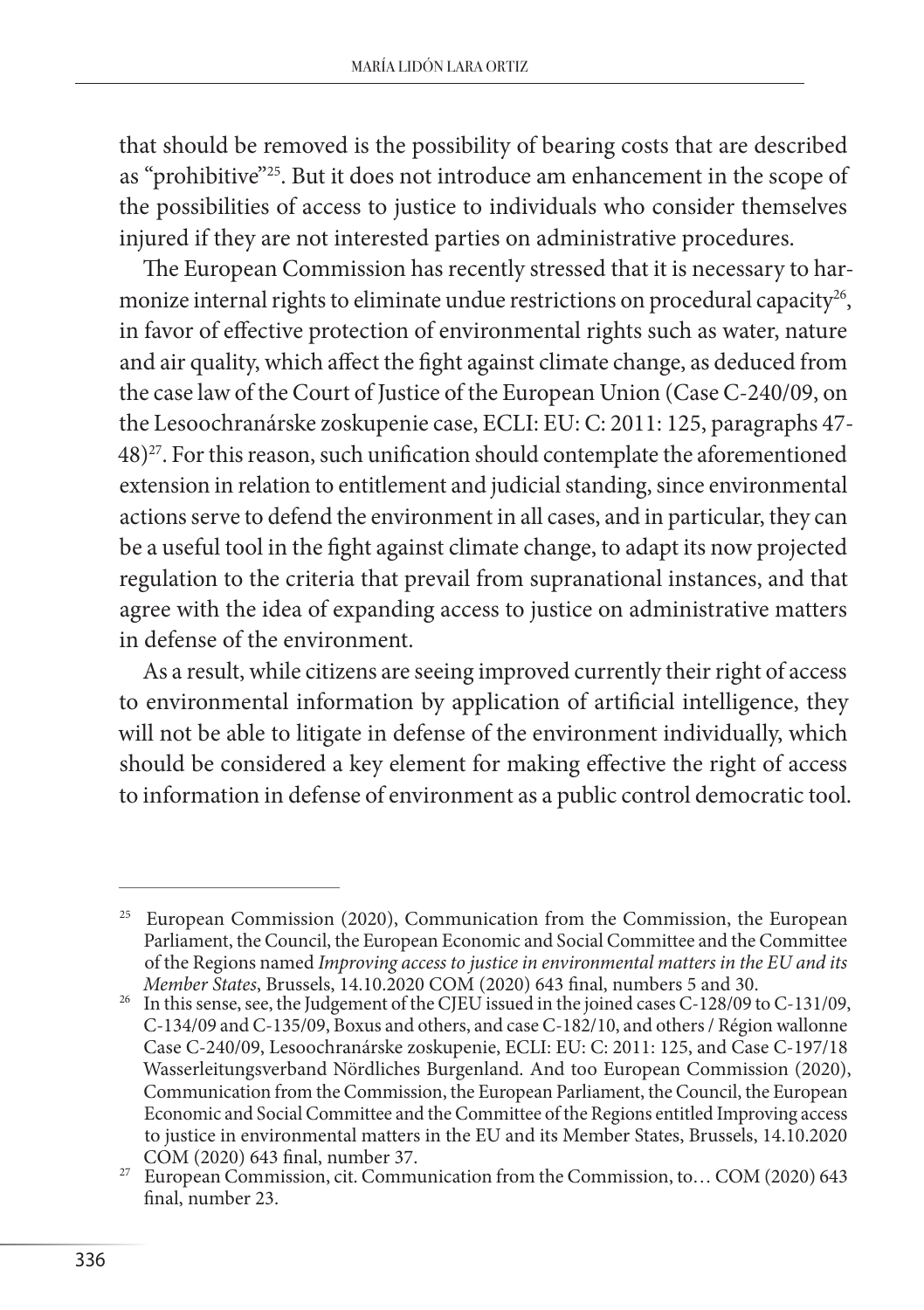### **Conclusions**

The protection of the environment requires measures that entail enforcement, both for individuals and for public entities. Regarding the control of activity in the public sphere, citizen control is a fundamental tool through the right of access to public information, which is a right that is not exempt of limitations, but is currently quite broad. The use of digital media favors the exercise of this right, which is expanded in practice. However, its effectiveness is limited if there is no possibility of litigating when the right of access to public information do not includes the possibility of challenging actions that are deemed harmful in relation to the environment. The most recent proposals of the European Union on this matter tend to propose improvements in relation to the right of access, and also to facilitate access to justice in cases where litigation can already be done today. However, the right of access to public information lacks effectiveness if access to justice is banned for individual citizens in the majority of cases.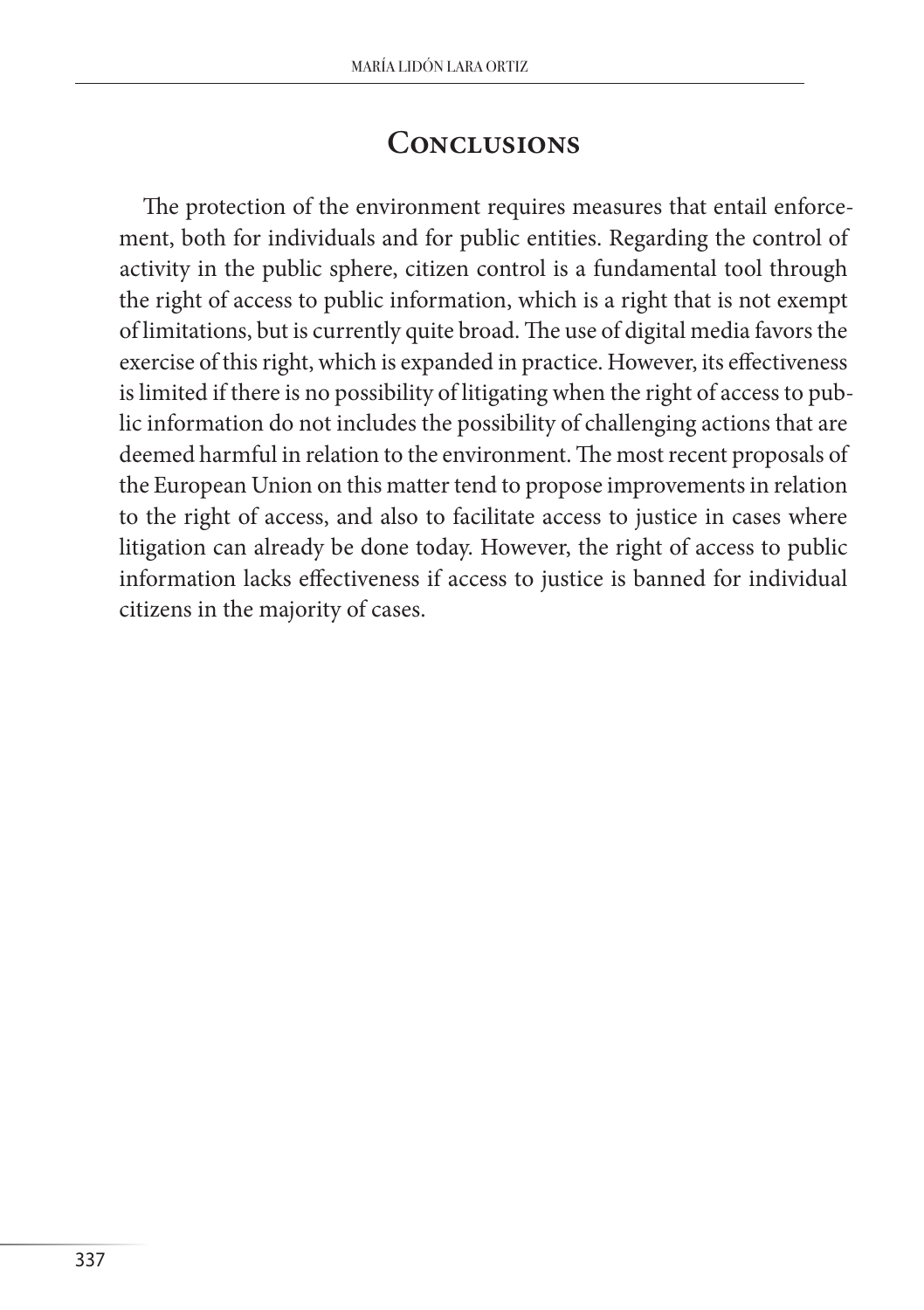#### **References**

- Abbot, K. W., *Snidal ,D.* (2000). Hard and Soft Law in International Governance. In: *International Organization* nº 54-3, Summer, Ed. The IO Foundation and the Massachusetts Institute of Technology. pp. 421-456.
- Alarcón García, G. (2010). *El soft law y nuestro sistema de fuentes en Báez Moreno, y otros (coords.) Libro-Homenaje del profesor Álvaro Rodríguez Bereijo,* Vol. 1, Tomo I, Ed. Aranzadi. Navarra. pp. 271-298.
- Barnés, J. (2019). *Buena administración, principio democrático y procedimiento administrativo. Revista Digital de Derecho Administrativo*, nº 21. Universidad Externado de Colombia.
- Chicharro, A. (2013). *El carácter de soft law de los instrumentos internacionales sobre desarrollo sostenible.* in Domínguez Martín R. Y Tezanos Vázquez S. (Eds.), *Desafíos de los Estudios del Desarrollo: Actas del I Congreso Internacional de Estudios del Desarrollo*. Ed. Red Española de Estudios del Desarrollo. pp. 12-19.
- Economic And Social Committee Of The European Union. Opinion of the European Economic and Social Committee on *Leaving no one behind when implementing the 2030 Sustainable Development Agenda*, (2020/C47/05).
- Economic Commission for Europe Environmental Policy Committee. (2020). *UN, Convention on access to information, public participation in decision-making and access to justice in environmental matters.*
- European Commission. *Annex to the Communication from the Commission to the European Parliament, the European Council, the Council, the European Economic and Social Committee and the Committee of the Regions The European Green Deal*, of December 11, 2019. *COM (2019) 640 final.*
- European Commission. Communication from the Commission to the European Parliament, the European Council, the Council, the European Economic and Social Committee and the Committee of the Regions: *The European Green Deal*, Brussels, 11 December 2019. *COM (2019) 640 final.*
- European Commission (2020). Communication from the Commission, the European Parliament, the Council, the European Economic and Social Committee and the Committee of the Regions named *Improving access to justice in environmental matters in the EU and its Member States*, Brussels. *14.10.2020 COM (2020) 643 final.*
- García Sánchez, I. J., (2013)*.* El cambio climático. *Cuadernos de estrategia*, Nº. 159. (Issue devoted to: Los potenciadores del riesgo), pp. 143-182.
- Gascueña, D. (2020). *Virus y cambio climático: como confluyen estas dos amenazas.*  BBVA web (15/04/2020).
- Hachem, W., Klein, Gussoli F. (2019)*.* La multifuncionalidad y doble titularidad (individual y transindividual) del derecho fundamental al medioambiente. *Revista Catalana de Dret Ambiental,* Vol. X Núm. 2.
- Informativos Telecinco-Europa Press. *Las fuertes inundaciones dejan más de 190 muertos en Alemania y Bélgica*, 15/07/2021. *Updated: 19/07/2021.*